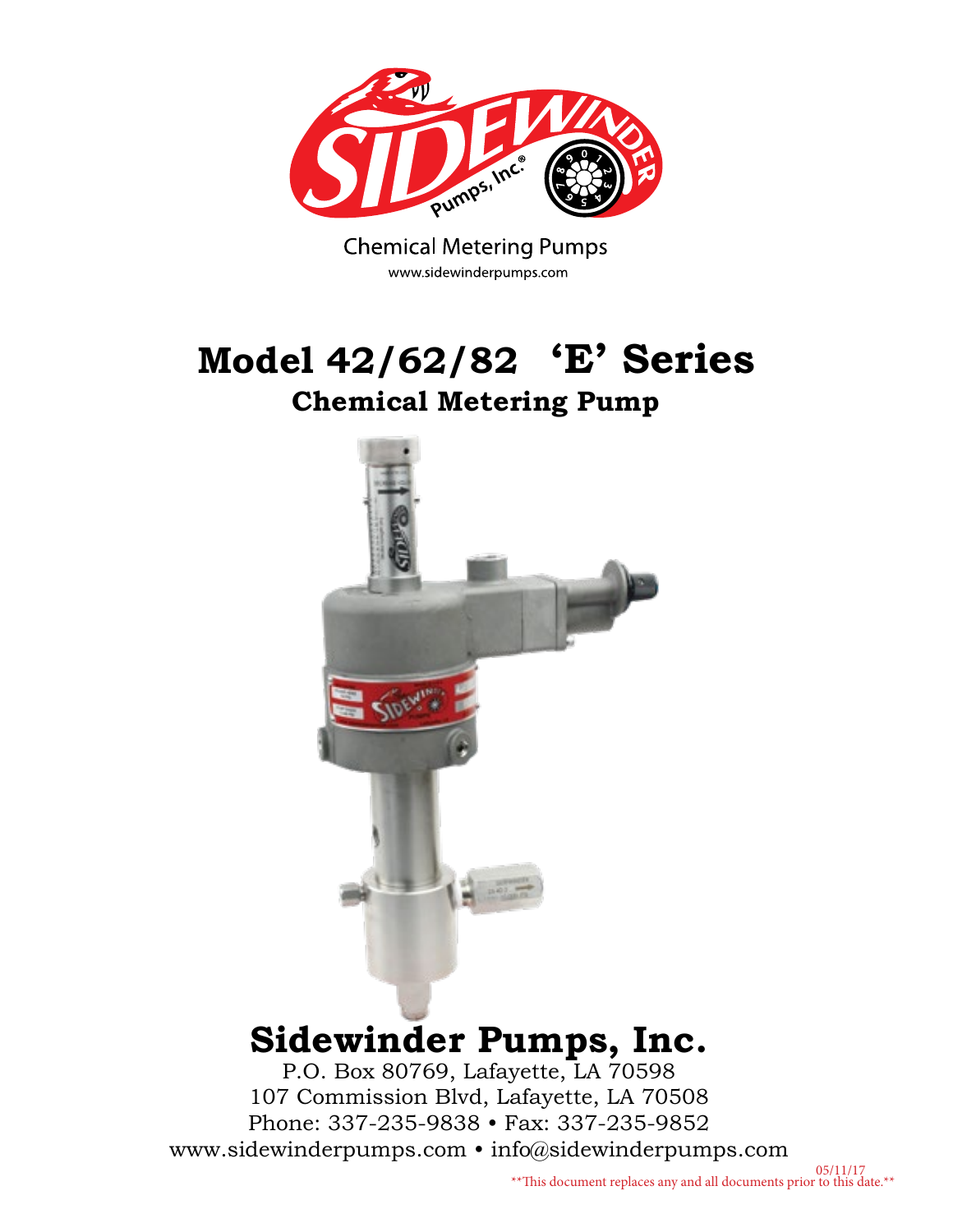

There ain't no better pump

#### **Model 42 Chemical Metering Pump**

- One quarter inch plunger
- 80:1 Amplification ratio
- Working pressures to 10,000 PSI
- Flows to 70 quarts per day

#### **Model 62 Chemical Metering Pump**

- Three eighths inch plunger
- 36:1 Amplification ratio
- Working pressures to 5,400 PSI
- Flows to 155 quarts per day

#### **Model 82 Chemical Metering Pump**

- One half inch plunger
- 20:1 Amplification ratio
- Working pressures to 3,000 PSI
- Flows to 275 quarts per day

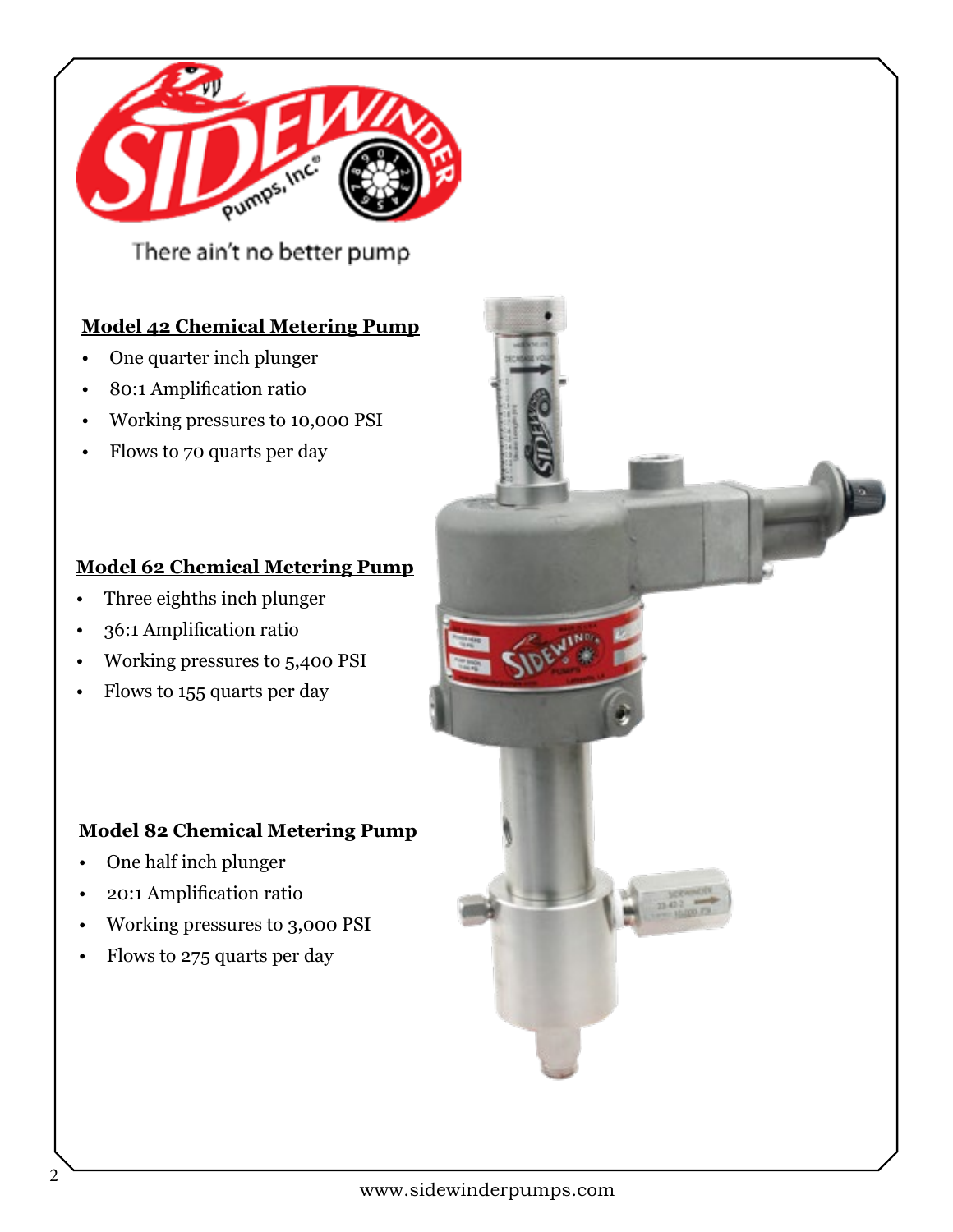## 'E' SERIES MICROMETER STROKE ADJUSTER



- Micrometer Stroke Adjuster dedicated with graduated scales for ¼", ⅜", ½" respectively**.**
- All materials are 316 SS
- Volume given in cubic centimeters (cc).
- Stroke length given in inches (in) and millimeters (mm).
- Meets: API 675 Standard, 3rd Edition, June 2014.

with exceptions. (See page.4)



**Chemical Metering Pumps** www.sidewinderpumps.com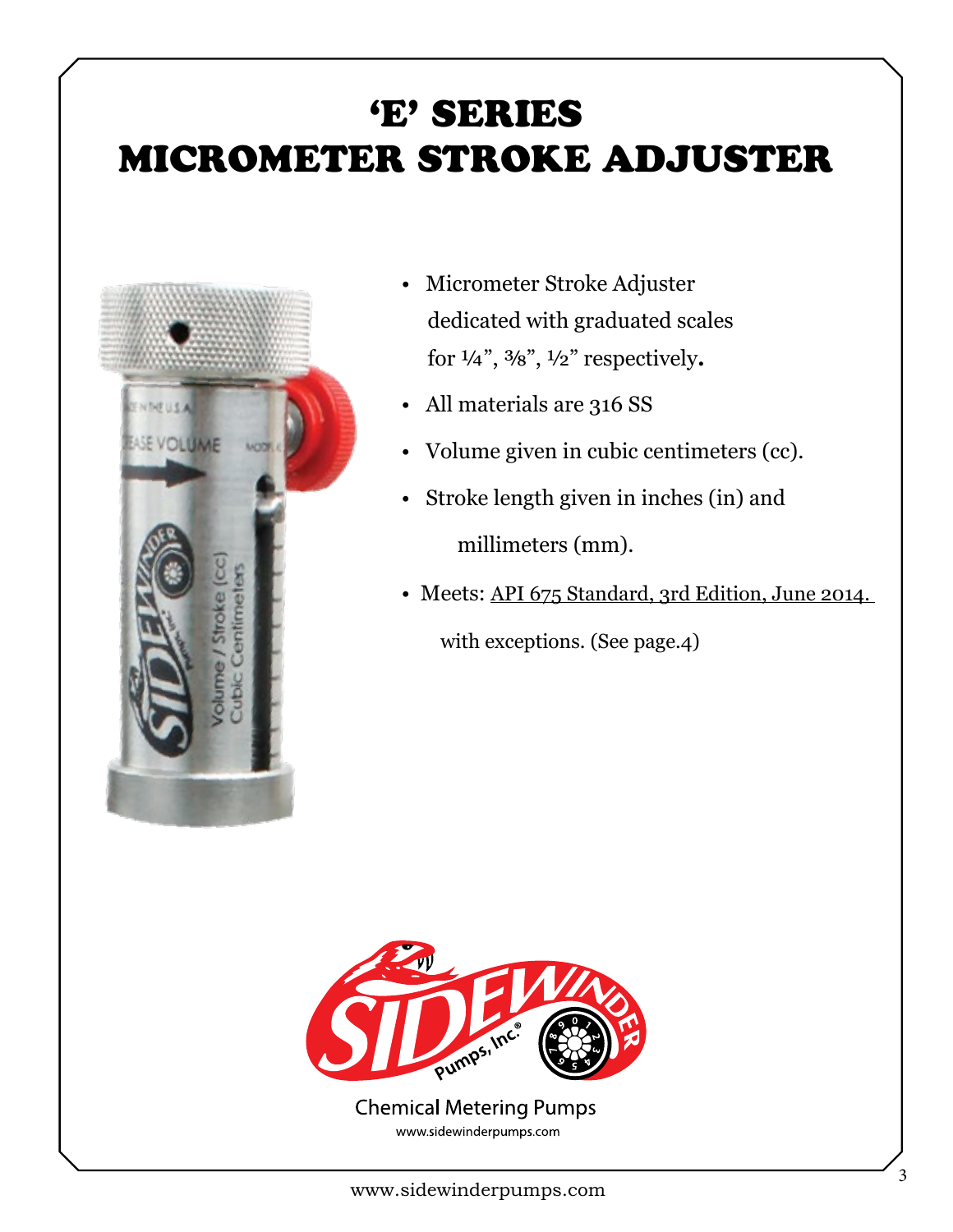

OFFICE PHONE (337) 235-9838 FAX (337) 235-9852 P.O. BOX 80769 LAFAYETTE, LA

### **Sidewinder Pumps Inc. / API Standard 675 3nd Edition, June 2014**

#### **Model's 42/62/82 "E" Series**

Sidewinder Pumps Inc. takes exception to following specifications for pneumatic driven pumps:

6.1.17 3rd Edition June 2014 6.1.18 3rd Edition June 2014 6.1.19 3rd Edition June 2014

Due to the intrinsic design differences between pneumatic and electric driven pumps and that the API Standard is driven by electric design, it is Sidewinder Pumps Inc. opinion these do not apply to pneumatic driven pumps. Flow rate can be attained by pneumatic driven pump by two means – control of strokes per minute and length of stroke of plunger. There are any given numbers combinations of both that will give the same flow output. By design a pneumatic driven can accurately obtain a turn down ratio greater than 10:1. By design an electric driven pump obtains flow control by length of stroke on plunger only. At a point due to mechanical design, accuracy is no longer obtainable by an electric driven pump, therefore the guideline of API is that under 10:1 ratio a pump is not required to be repeatable. Once a given flow rate is obtained and given there are no fluctuations in supply pressure, Sidewinder Pumps will maintain given flow rate within  $+$  or  $-$ 1%. If air supply is disrupted and reestablished, pump will return to rate as set previously.

6.2.2 3rd Edition June 2014

Sidewinder pumps utilize a set screw on flange arrangement for securing power head. With over 50,000 pumps in the field over 25 years there have been no documented cases of failure.

6.3.1 3rd Edition June 2014

Sidewinder Pumps utilizes NPT connections

8.3.42 3rd Edition June 2014

Due to design and operation of pneumatic driven pump with having multiple options to obtain a given flow rate, this test is not practical for a pneumatic driven pump.